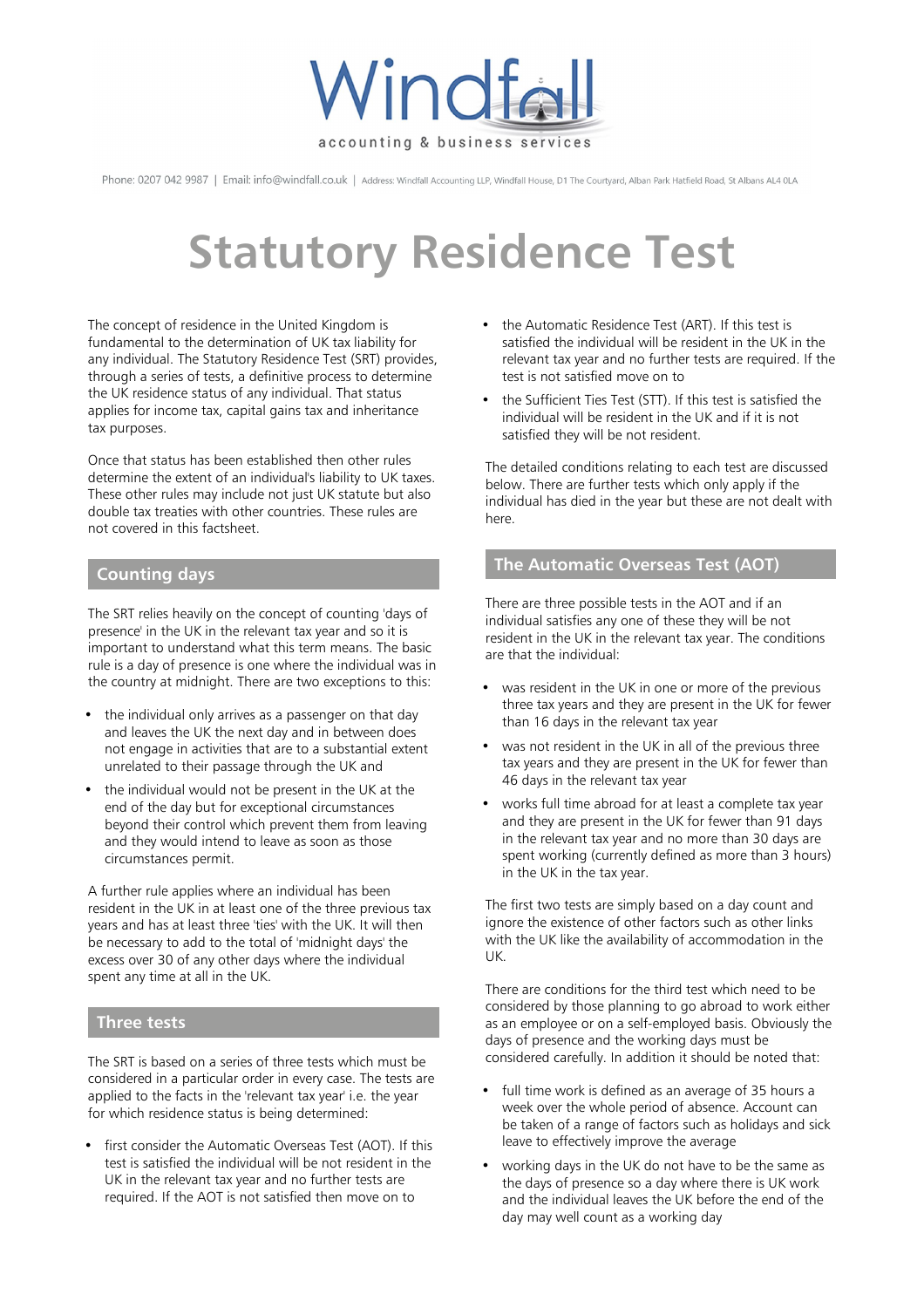HMRC will expect evidence to be provided if it is claimed that the time limit for a working day has not been exceeded.

The way in which the subsequent tests are structured mean that it is really important that a working expatriate can pass the AOT and be treated as not resident otherwise they are likely to find a real problem under the later tests.

## **The Automatic Residence Test (ART)**

If the AOT is not met then the individual must next consider the conditions of the ART. This test will be satisfied if any of the following apply to the individual for the relevant tax year:

- they are present in the UK for 183 days or more in a tax year
- they have a home in the UK and they are present in that home on at least 30 separate days in the relevant year. There must be a period of at least 91 consecutive days during which the home is available and at least 30 of those days must fall within the relevant tax year
- they carry out full time work in the UK for a period of 365 days during which at least 75% of their time is spent in the UK.

The 'home' test may be of real significance because, if that test applies, the number of days in the UK is irrelevant. The legislation makes clear that a home can be a building or part of a building and can include a vessel or vehicle. It must have a degree of permanence or stability to count as a home but specific circumstances may have to be considered. If the individual also has a home abroad, the second test above will not apply if the person spends more than 30 days at the home abroad in the tax year.

#### **The Sufficient Ties Test**

If no conclusive answer to residence status has arisen under the first two tests, the individual must then look at how the STT applies to them for the relevant tax year. The test will be satisfied if the individual has sufficient UK ties for that year. This will depend on two basic conditions:

- whether the individual was resident in the UK for any of the previous three tax years and
- the number of days the individual spends in the UK in the relevant tax year.

The STT reflects the principle that the more time someone spends in the UK, the fewer connections they can have with the UK if they want to be not resident. It also incorporates the principle that residence status should adhere more to those who are already resident than to those who are not currently resident.

Under the STT an individual compares the number of days of presence in the UK against five connection factors. Individuals who know how many days they spend in the UK and how many relevant connection factors they have can then assess whether they are resident.

The five ties are summarily set out as:

- a family tie this will apply if either a spouse or minor child is resident in the UK in the relevant tax year
- an accommodation tie where there is accommodation which is available for at least 91 days in the tax year and is actually used at least once
- a work tie where there are at least 40 working days of three hours or more in the UK in the relevant tax year
- a 90-day tie more than 90 days were spent in the UK in either or both of the two immediately preceding UK tax years and
- a country tie more time is spent in the UK than in any other single country in the relevant tax year.

An individual who has been resident in the UK in any of the three preceding tax years must consider all five ties and they will be resident if any of the following apply:

| Days in UK | Number of ties<br>sufficient to establish<br>residence |
|------------|--------------------------------------------------------|
| $16 - 45$  | at least 4                                             |
| $46 - 90$  | at least 3                                             |
| $91 - 120$ | at least 2                                             |
| 121 - 182  | at least 1                                             |

An individual who has not been resident in any of the three preceding years must consider all the ties apart from the country tie and they will be resident in any of the following situations:

| Days in UK  | Number of ties<br>sufficient to establish<br>residence |
|-------------|--------------------------------------------------------|
| $46 - 90$   | all 4                                                  |
| $91 - 120$  | at least 3                                             |
| $121 - 182$ | at least 2                                             |

#### **Special rules for international transport workers**

The SRT rules are adapted where an individual is an 'international transport worker' This is defined as someone who:

- holds an employment, the duties of which consist of duties to be performed on board a vehicle, aircraft or ship, while it is travelling or
- carries on a trade, the activities of which consist of the provision of services on board a vehicle, aircraft or ship as it is travelling.